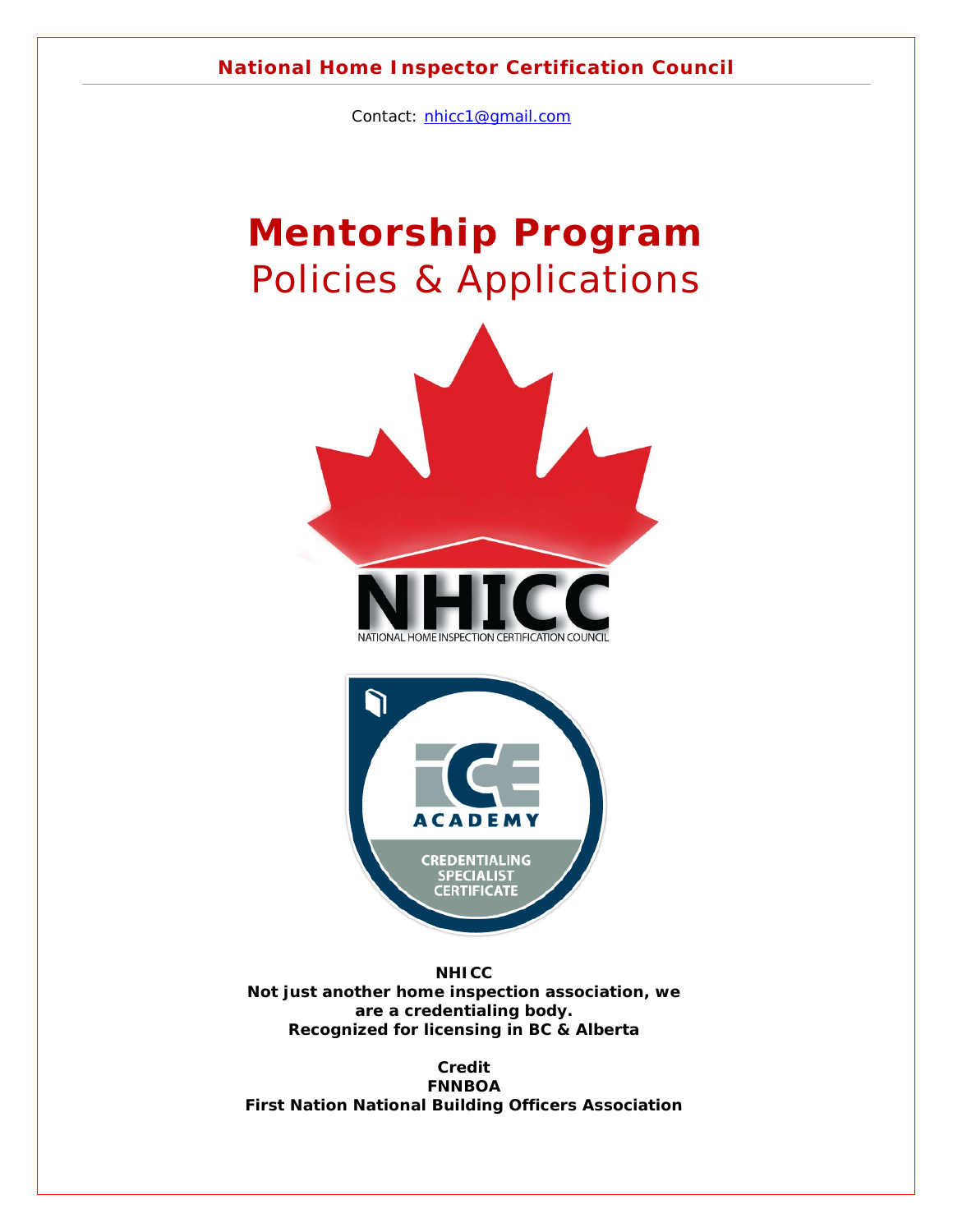## **Table of Contents**

| $\mathbf 1$ .                                               |  |
|-------------------------------------------------------------|--|
| 2.                                                          |  |
| 3.                                                          |  |
| 4.                                                          |  |
| 5.                                                          |  |
| Risks and Barriers to an Effective Mentoring Program5<br>6. |  |
| 7.                                                          |  |
| 7.1.                                                        |  |
| 7.2.                                                        |  |
| 7.2.1.                                                      |  |
| 7.2.2.                                                      |  |
| 7.2.3.<br>7.2.4.                                            |  |
| 7.3.                                                        |  |
| 7.3.1.                                                      |  |
| 7.3.2.                                                      |  |
| 7.3.3.                                                      |  |
| 7.3.4.                                                      |  |
|                                                             |  |
|                                                             |  |
|                                                             |  |
|                                                             |  |
|                                                             |  |
|                                                             |  |
|                                                             |  |
|                                                             |  |
|                                                             |  |
|                                                             |  |
|                                                             |  |
|                                                             |  |
| NHICC Mentoring Program: Mentor/Protégé Evaluation Form 19  |  |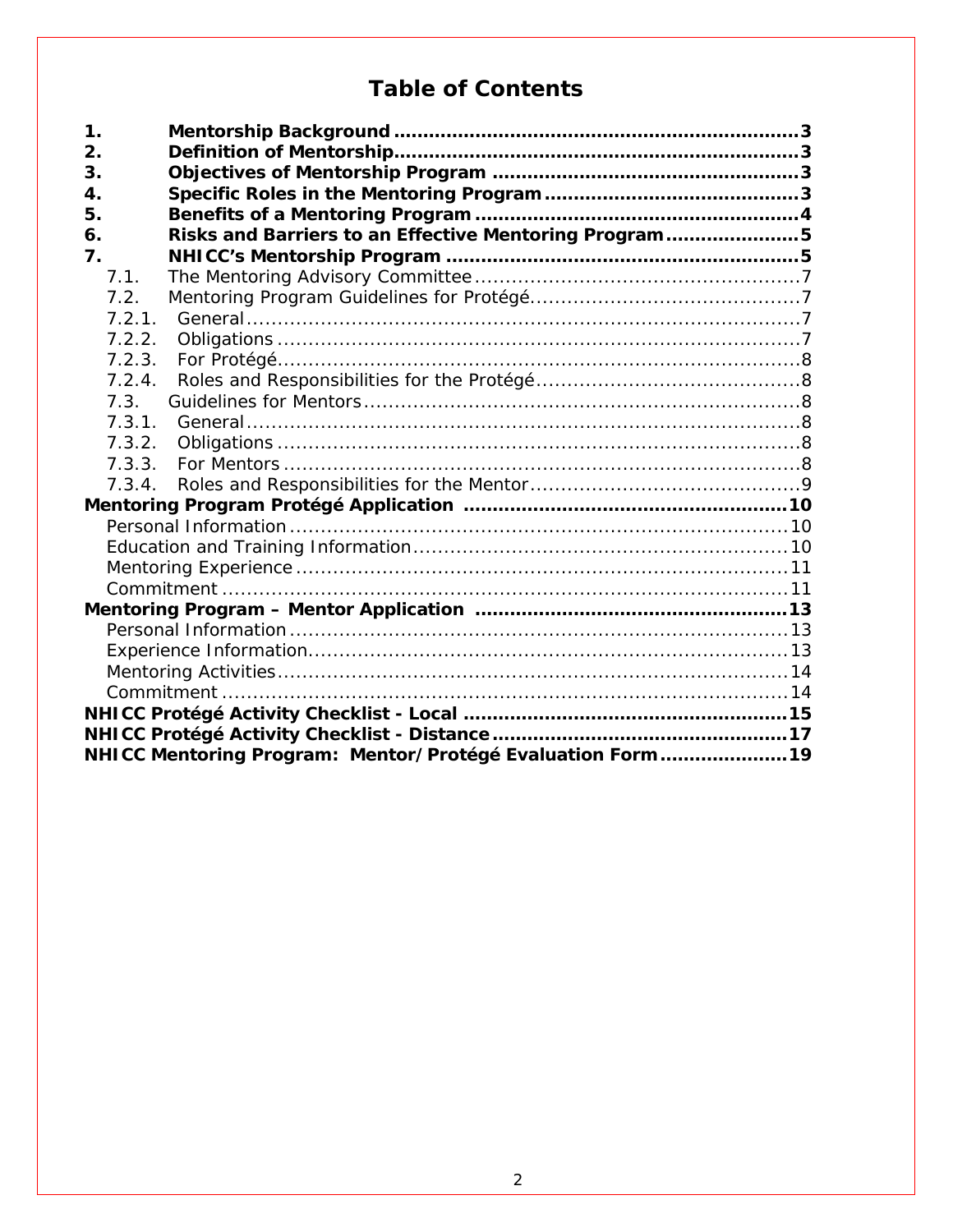## <span id="page-2-0"></span>**1. Mentorship Background**

To become a home inspector can be a real challenge for some. It is a time where individuals are presented with new experiences and opportunities to achieve professional success. It is also a time, when individuals become involved in trying to understand all aspects of reviewing new and existing homes and applying professional home inspection standards and identifying and reporting significant building conditions while working with their clients. NHICC's mentorship program was established to help individuals develop and provide support.

NHICC has established a program where a cadre of well experienced home inspectors can counsel and provide individuals with the required support. These mentors can provide individuals with insights into the inspection process, including unspoken rules, politics, and nuances, while providing individuals with perspectives and solutions to errors that may have been caused by an individual's inexperience or naiveté. Finally, the Mentor can help to develop the careers of individuals and help to open the doors to other opportunities.

### <span id="page-2-1"></span>**2. Definition of Mentorship**

Mentorship<sup>[1](#page-2-4)</sup> means different things to different people. In this case, mentorship is a relationship between two individuals, in which the more experienced, teaches a less knowledgeable individual with the goal of providing the inexperienced person with an experienced partner to guide and nurture their development.

### <span id="page-2-2"></span>**3. Objectives of Mentorship Program**

The objectives of NHICC's mentorship program are as follows:

- To promote the personal and professional well-being of the new apprentice or home inspector
- To develop the knowledge, skills and competencies needed by apprentices or home inspectors to be successful
- To provide an opportunity for analysis of their skills and knowledge through coaching from a well experienced home inspection professional
- To develop knowledge and skills of mentoring in experienced home inspectors
- To improve the skill sets of both the protégé and the mentor.

### <span id="page-2-3"></span>**4. Specific Roles in the Mentoring Program**

The mentoring program involves three components, the mentor, the protégé, and the NHICC. The following are the roles for each of the components:

#### **Role of the Mentor**

l

- Accepts the protégé
- Skilled at providing support
- **Committed to being the role of mentor**
- I Is a model of continuous learning
- **Communicates hope and optimism**
- <span id="page-2-4"></span>I Is a leader as a building inspector

*<sup>1</sup> The term mentor is over three thousand years old and has its origins in Greek mythology. When Odysseus went off to fight the Trojans, he left his trusted friend Mentor in charge of his household and his son's education. Mentor's name has been attached to the process of education and care by an older, experienced person.*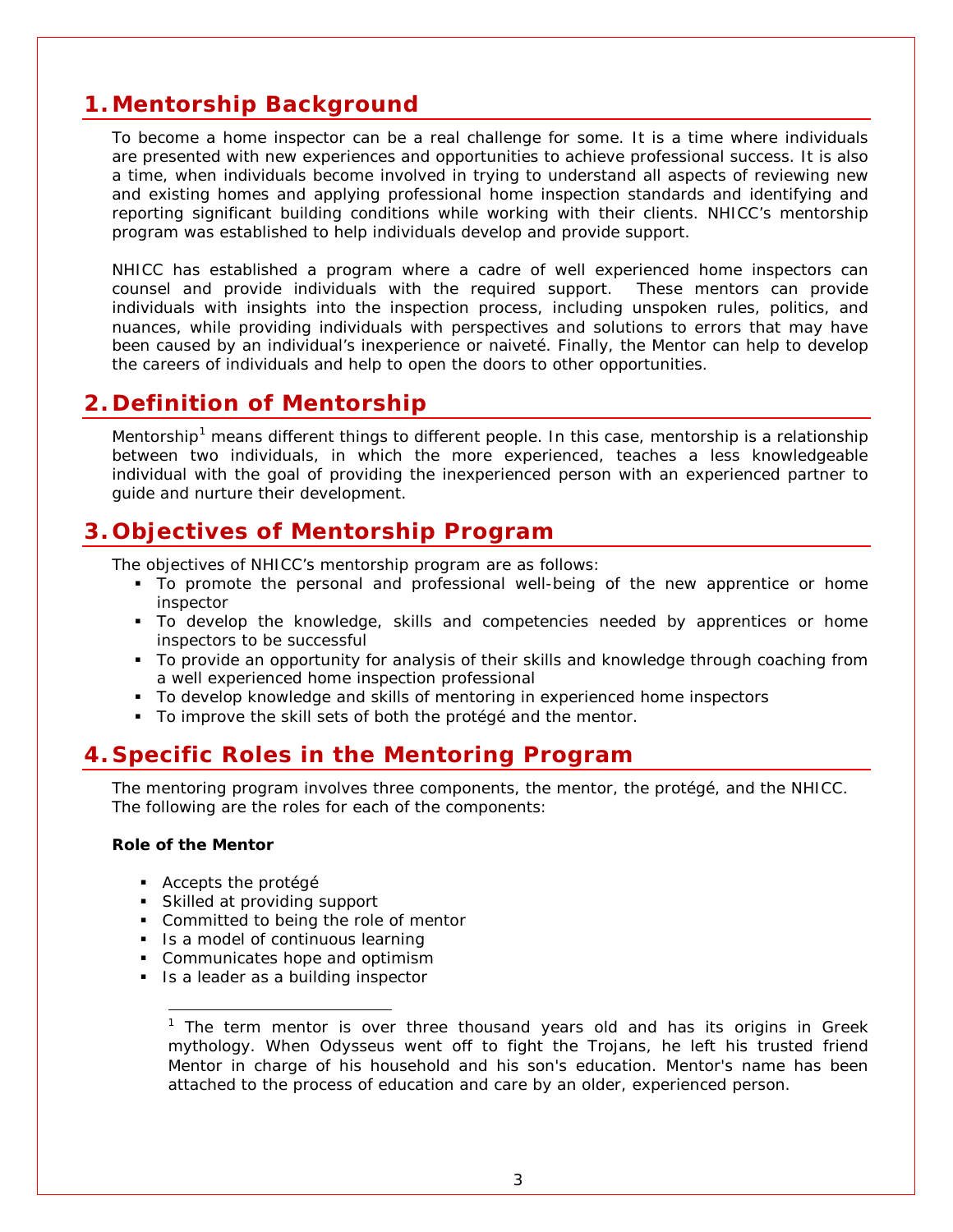#### **Role of the Protégé**

- **Must be willing to enter the mentorship relationship**
- Must respect and trust the mentor
- Be responsible by taking initiative and showing resourcefulness
- Develop a plan for accomplishing goals
- **EXECT** Listen to advice and respond appropriately

#### **Role of the NHICC**

- Mentoring program is fully supported by the NHICC (e.g., resolutions, establish a mentorship committee)
- The committee assess and identifies key strengths of potential mentors
- The committee and the protégé, identifies key areas for growth that will developed throughout the year
- The committee pairs the protégés and mentors possessing strong teaching skills and interpersonal dynamics that support and complement each other

### <span id="page-3-0"></span>**5. Benefits of a Mentoring Program**

The following lists the benefits of a mentor program for the protégé and mentor.

#### **Protégé**

- **Enhances the professional career development**
- **Receives individual recognition and encouragement**
- Receives honest criticism and informal feedback
- Opportunity to receive quidance
- Stay informed on the developments of the industry
- Understands the resources available to home inspectors and in the community
- Opportunities to participate in a strong networking experience
- Builds a circle of friends and professional contacts both within and outside the community
- **Learns how to reach appropriate channels and to resolve potential problems**
- **Opportunities to learn new skills**
- Skills and career development benefits
	- o Helps in avoiding mistakes
	- o Access to an informed second opinion
	- o Insight into own performance through a 'critical friend'
	- o Identifies personal development needs, and
	- o Opportunities to learn from the experience of the Mentor.

#### **Mentor**

- Participates in a professional development activity for the NHICC
- **Increases your status and reputation**
- Receives respect from his colleagues
- **Provides leadership opportunities**
- **Provides an inside view of another's job**
- **Provides the satisfaction of helping others in their professional development**
- **Provides a new and reinvigorating outlook on one's own job**
- Provides ideas and skills that can be applied to other parts of a mentor's life
- **Provides an outlet for new ideas and feedback about mentor's current projects**
- **Provides a way to meet new colleagues and expand networks**
- **Enhances self-esteem**
- **Satisfaction of helping someone achieve higher skills and competencies**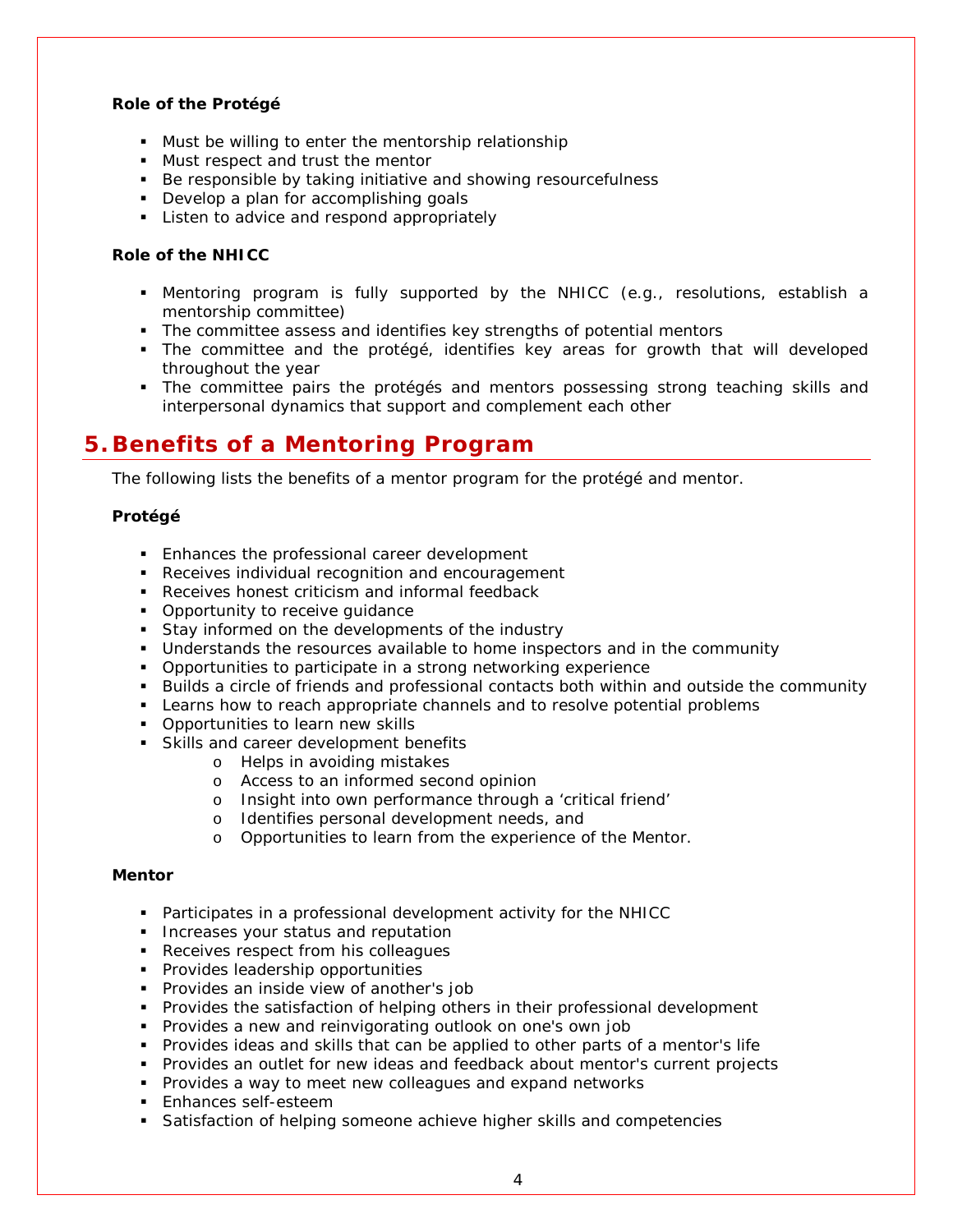- Organizational recognition
- An extension of influence in and on the NHICC
- Mentors receive automatic annual renewal (fee is waived) for time contributed for service

#### **NHICC**

- **Enhances communications**
- **Provides leadership and skill development to this sector**
- **Provides professional development and training**

### <span id="page-4-0"></span>**6. Risks and Barriers to an Effective Mentoring Program**

Although most individuals experience positive mentoring experiences, several disadvantages can still arise. These include:

- time demands
- **•** breaches of confidentiality
- other people's negative emotions
- the risk of dependence or counter-dependence
- unmet expectations

Risks for NHICC include:

- **perceptions of exclusion**
- under-utilization of the program
- no positive performance changes

### <span id="page-4-1"></span>**7. NHICC's Mentorship Program**

NHICC's mentorship program is very simple. The Protégé will make an application to NHICC who will forward the information to the Mentoring Committee. The Mentoring Advisory Committee (MAC) will review the information and match a mentor with the Protégé. Once the mentor and protégé are matched it is up to the two individuals to determine, the length of the commitment, the amount of time involved in the commitment (hours per month) and the process on ending the commitment. If problems arise, the Mentoring Committee can be become involved to facilitate a solution. Both the mentor and protégé will provide an evaluation form to enable the NHICC to continuously improve the program. The following chart gives an overview of the mentorship program.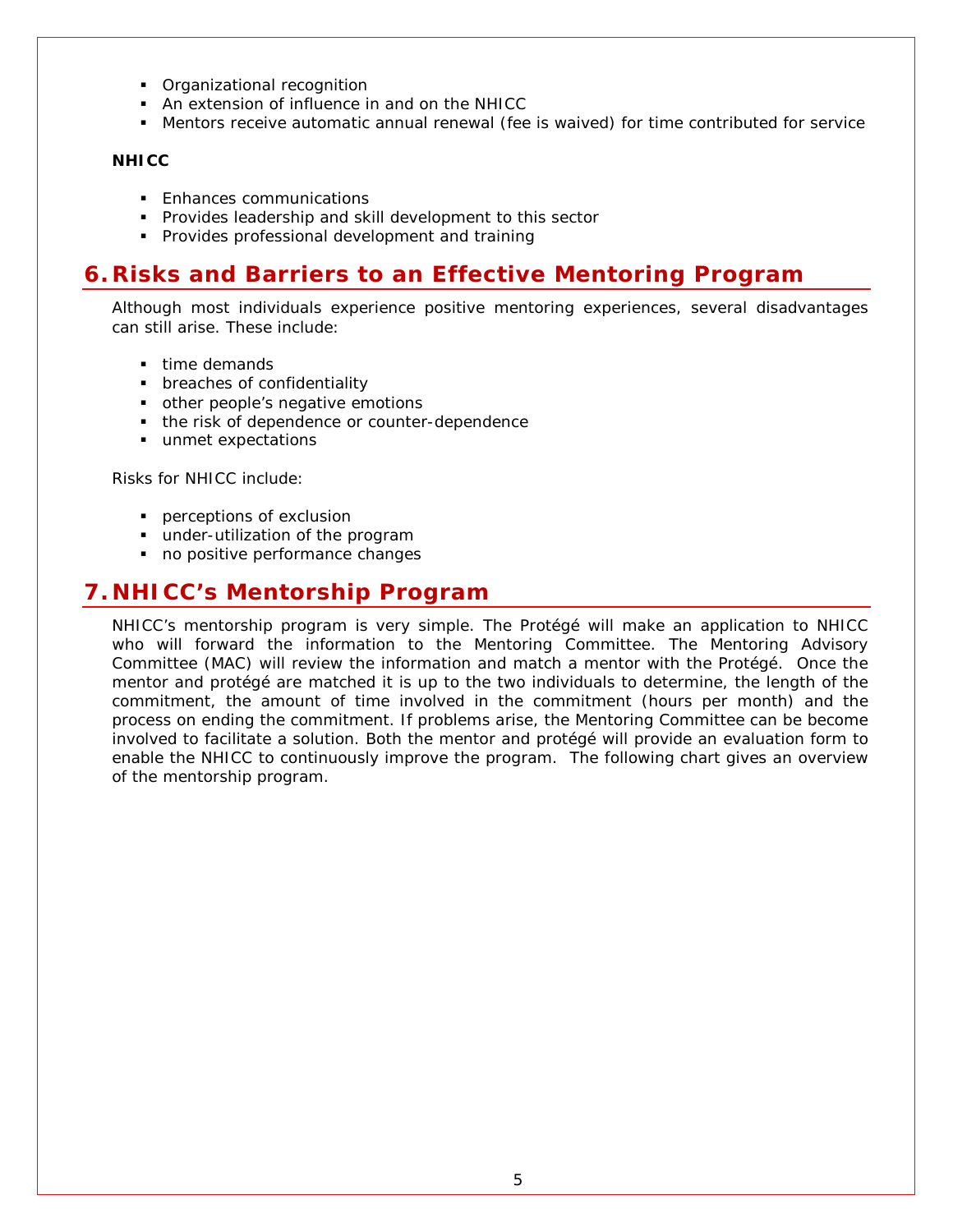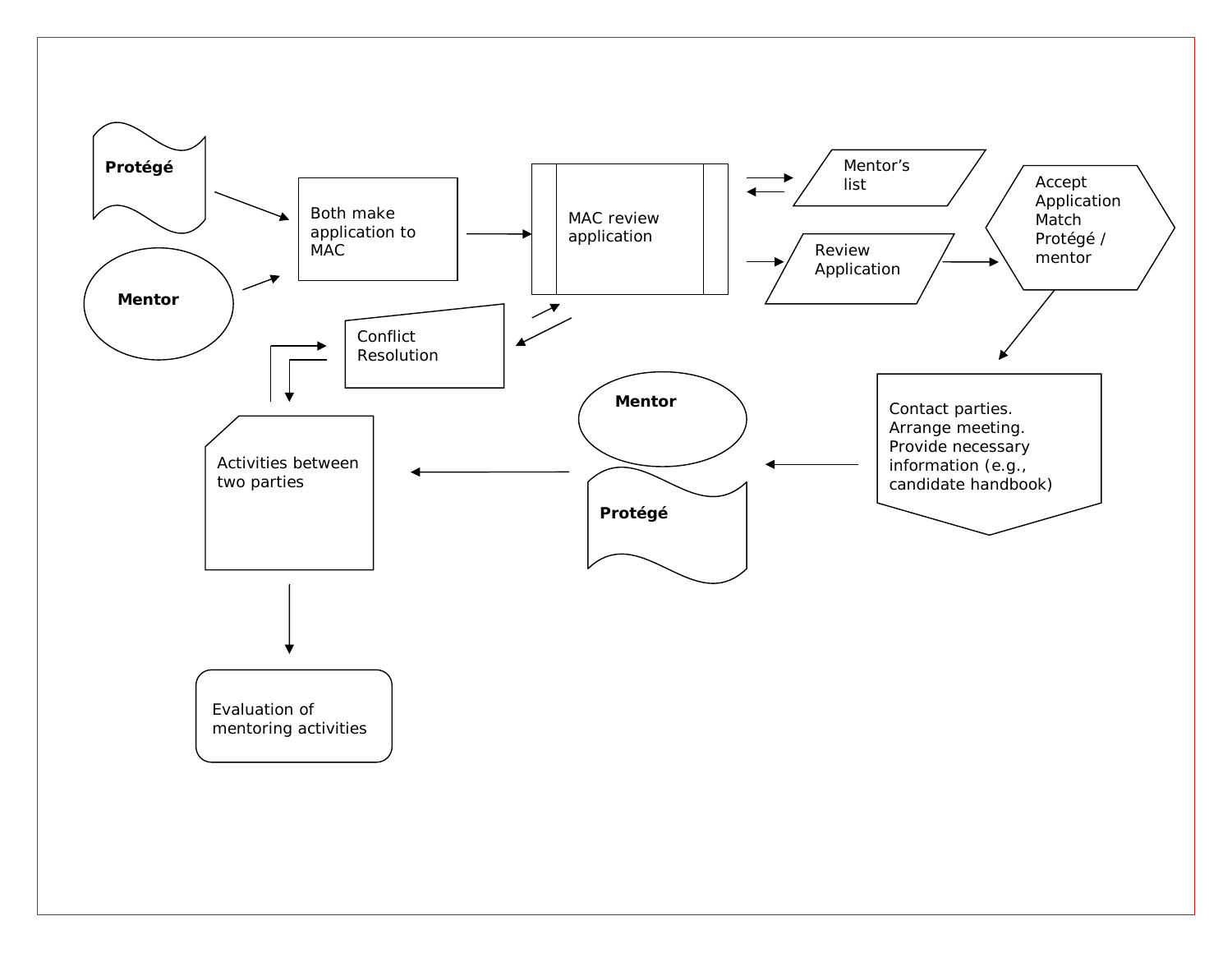## <span id="page-6-0"></span>**7.1. The Mentoring Advisory Committee**

The Mentoring Advisory Committee (MAC) oversees the mentoring program and makes recommendations to NHICC on any changes. The Committee shall do the following activities:

- Receive the applications and keep a database on the protégé and list of mentors
- I dentify, review and recommend the match up of the protégé and mentor
- Provide introductory letters between the mentor and protégé. This can be done via letter or conference call.
- **Monitor the program and make recommendations for changes**
- **Provide assistance to advice to the Mentor where required**
- Resolve any conflict where needed
- **Provide support and advocacy for the program**
- Approve mentors especially in special circumstances where a BRO is not available, but the committee has the confidence that the selected mentor can provide the appropriate mentoring to a protégé.
- Notify the parties if they withdraw from the program

The MAC can consist of a minimum of three people who are also members of the NHICC. If required, an outside observer may be involved with approval of the Board. It will also necessary to pass a resolution to approve the MAC. The participation on the MAC are made by NHICC board member. In selecting three individuals, NHICC may want to consider people who have understanding in providing leadership especially for aboriginal youth, and understands the skills and competencies that must be obtained through the national occupational standards.

## <span id="page-6-2"></span><span id="page-6-1"></span>**7.2. Mentoring Program Guidelines for Protégé**

#### **7.2.1. General**

- A request for a mentor may be made at any time.
- A protégé may remove his/her name from the list of prospective mentors at any time, provided that he/she has made arrangements with those that he/she has already agreed to mentor.
- The established mentoring arrangement will last for one calendar year.
- Meetings should take place at least once a month; however this may vary based upon the needs of both parties involved.
- Mentoring contributes to the professional development of the protégé and is endorsed by NHICC.
- Meetings between mentors and protégé are considered work time, and should be included in individual work plan.
- **Information exchanged within the relationship is considered confidential.**
- Protégé may need to obtain approval from their employee for the mentoring program
- If the protégé decides to withdraw they must provide a written note to the MAC.

#### <span id="page-6-3"></span>**7.2.2. Obligations**

- **Protege may voluntarily withdraw from the program as mutually agreed by both parties.**
- **Protege's activities are voluntary and no reimbursement of expenses.**
- The commitment is as follows: (reductions in these may apply depending on area & demand)
	- o Commit to a one year mentoring program
	- o Commit to one contact per month
	- o Commit to meeting once a week for the first month
	- o Commit to on-site mentored inspections or submitting inspection reports
	- o Respond to an evaluation of the program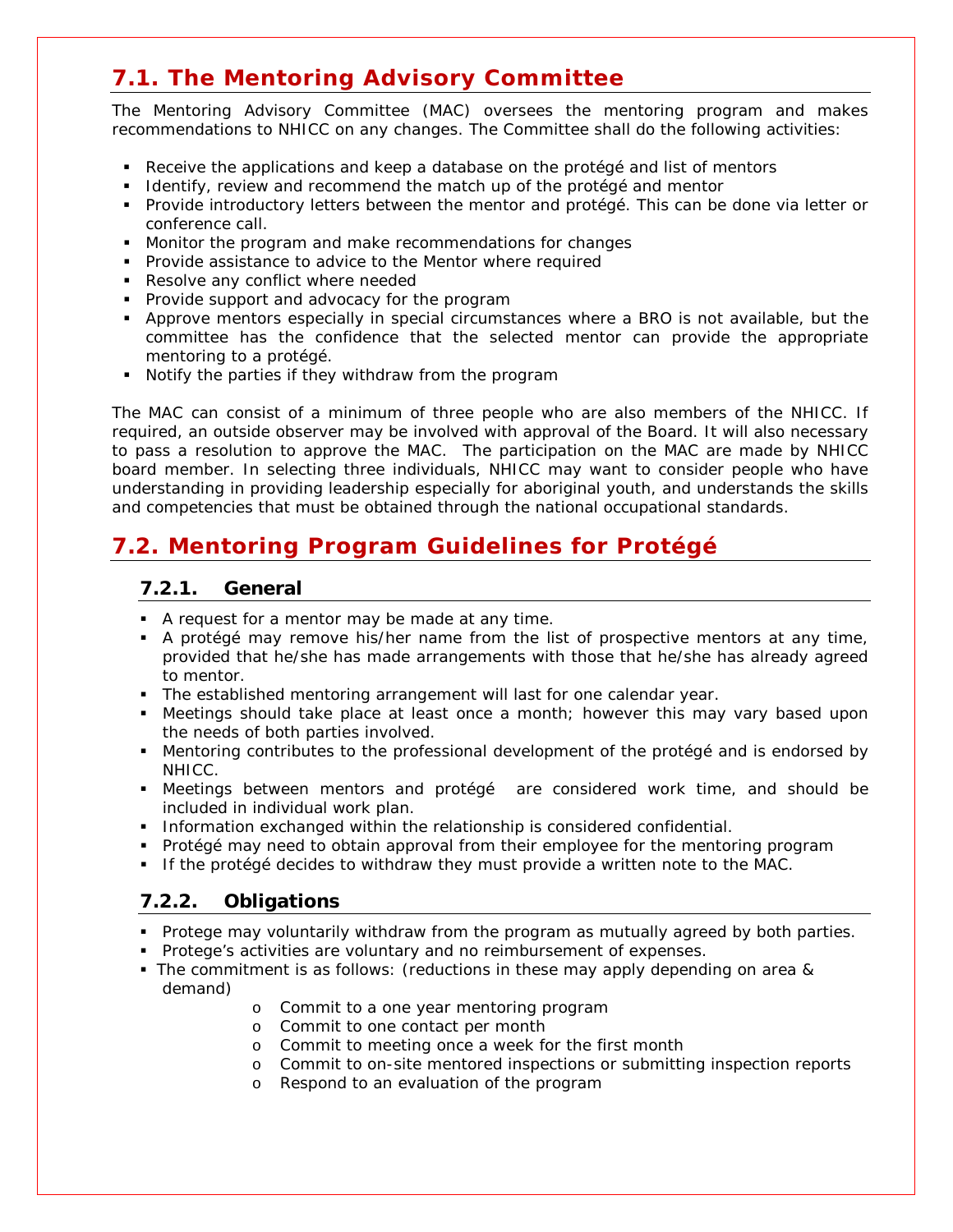### <span id="page-7-0"></span>**7.2.3. For Protégé**

- Introduce yourself by email or letter to the Mentoring Advisory Committee if you would like to request a mentor or if you have any questions.
- Think ahead about what you might like to gain from this relationship.
- Value and take advantage of this opportunity.
- The protégé must also keep track of the activities completed in the checklist.

### <span id="page-7-1"></span>**7.2.4. Roles and Responsibilities for the Protégé**

- **Meet with the Mentor.**
- Attend training lectures and other training activities, where possible.
- **Positive attitude and strong work ethic.**
- **Participate actively in the mentor-protégé relationship.**
- Contact the mentor and take the lead in the communications.
- Follow through on suggested advice given by mentors.
- Participate in program evaluations.

### <span id="page-7-3"></span><span id="page-7-2"></span>**7.3. Guidelines for Mentors**

#### **7.3.1. General**

- A request for a mentor may be made at any time.
- A mentor may remove his/her name from the list of prospective mentors at any time, provided that he/she has made arrangements with those that he/she has already agreed to mentor.
- The established mentoring arrangement will last for one calendar year.
- Meetings should take place at least once a month; however this may vary based upon the needs of both parties involved.
- Mentoring contributes to the professional development of the protégé and is endorsed by NHICC.
- Meetings between mentors and protégé are considered work time, and shall be included in individual work plans and.
- Information exchanged within the relationship is considered confidential.
- **Member may need approval from their employee.**

### <span id="page-7-4"></span>**7.3.2. Obligations**

- Mentor may voluntarily withdraw from the program as mutually agreed by both parties.
- Mentor's activities are voluntary and there may not be any reimbursement of expenses. However, in some cases, the Mentor may want to present in writing to the committee why some expenses should be covered.
- **The commitment for the mentor is as follows:**
- Commit to a one year mentoring program
- **Commit to one contact per month**
- **Commit to meeting once a week for the first month**
- Commit to on-site mentored inspections or submitting inspection reports
- Respond to an evaluation of the program
- **Mentor will receive points which will be taken into consideration for recertification**

### <span id="page-7-5"></span>**7.3.3. For Mentors**

- Mentors are members in good standing with the NHICC.
- Mentors will be at the level of a NHI (National Home Inspector) if approved by Mentoring Advisory Committee
- Mentors should indicate the number of people s/he would like to work with during a given year.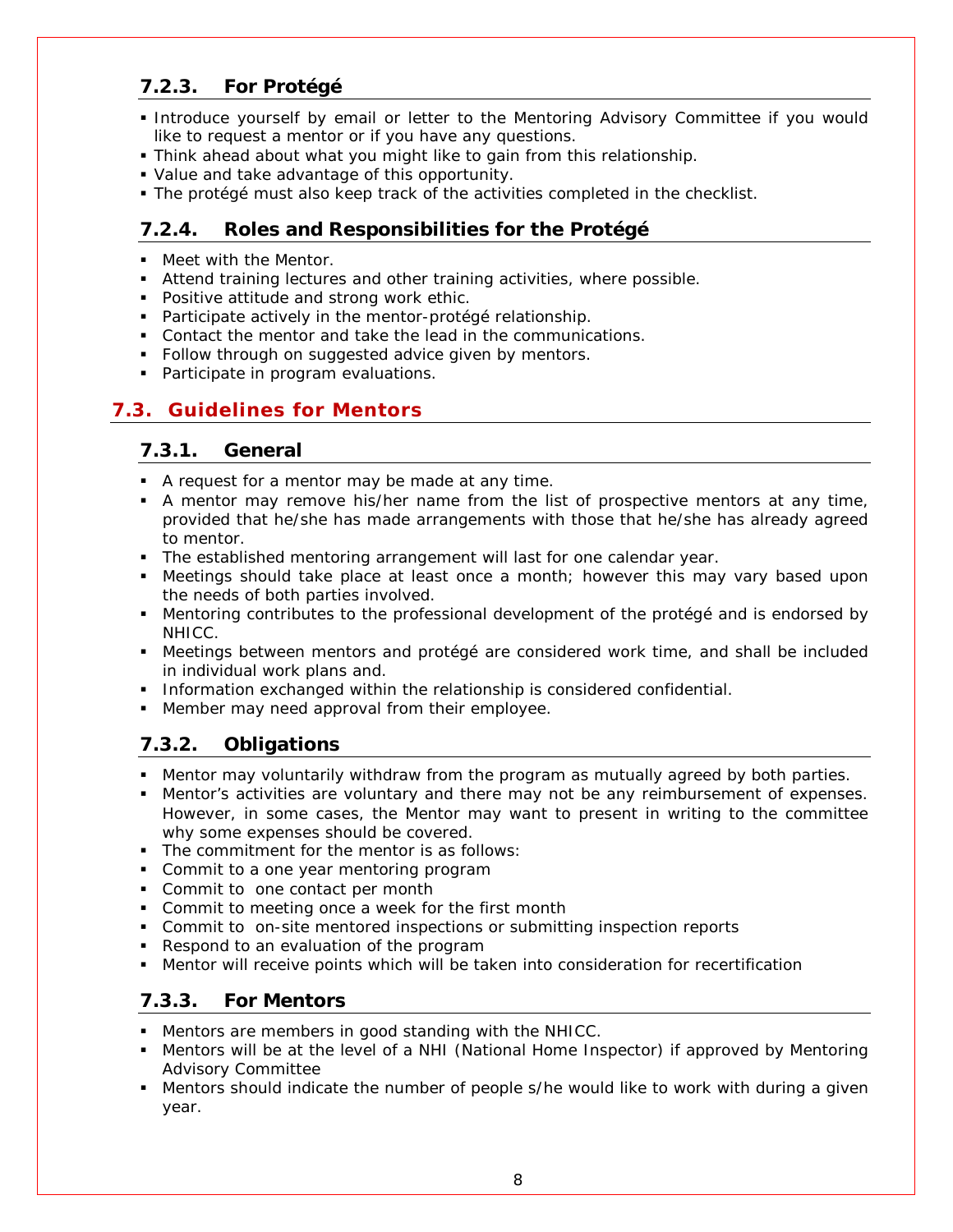As part of the relationship, the mentor is responsible for completing the checklist (attached). The mentor is to submit the checklist to the MAC.

#### <span id="page-8-0"></span>**7.3.4. Roles and Responsibilities for the Mentor**

The following are the roles and responsibility for the mentor:

- 1. Be open and honest with your assessment
- 2. Relay options and opportunities, while allowing the protégé to make final decisions
- 3. Regular contact is important. Meet face-to-face on a periodic basis.
- 4. Be collaborative work on sharing information
- 5. Learn from each other
- 6. Respect each other
- 7. Be goal oriented and problem solving focused
- 8. Focus on developing the protégé as they will change and evolve over time
- 9. Be open to assistance from other colleagues outside the mentor-protégé relationship (e.g., protégé's employer)
- 10.Be professional oriented by continually improving the practice of teaching and learning the protégé.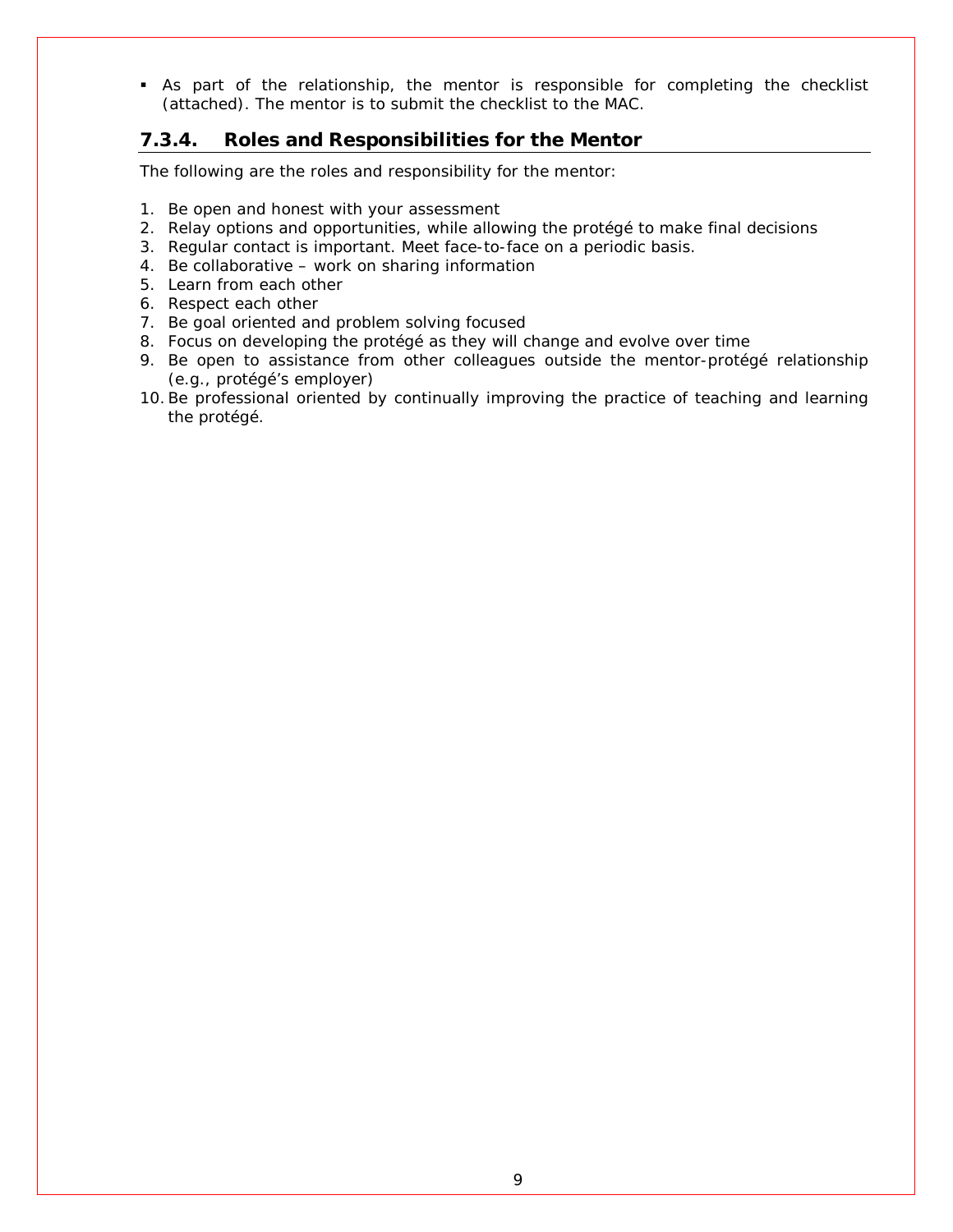#### *Please Complete and Submit the Application to NHICC*

## <span id="page-9-0"></span>**Mentoring Program Protégé Application**

### <span id="page-9-1"></span>**Personal Information**

| Name:                   |                                                  |
|-------------------------|--------------------------------------------------|
| <b>Contact Address:</b> | <u> 1960 - Johann Johnson, mars eta bainar e</u> |
|                         |                                                  |
| Telephone:              |                                                  |
| Cell Number:            |                                                  |
| Email Address:          |                                                  |

### <span id="page-9-2"></span>**Education and Training Information**

| <b>Education</b> | Location | <b>From</b><br>(Year) | To<br>(Year) | Years<br>Successfully<br>Completed |
|------------------|----------|-----------------------|--------------|------------------------------------|
|                  |          |                       |              |                                    |
|                  |          |                       |              |                                    |
|                  |          |                       |              |                                    |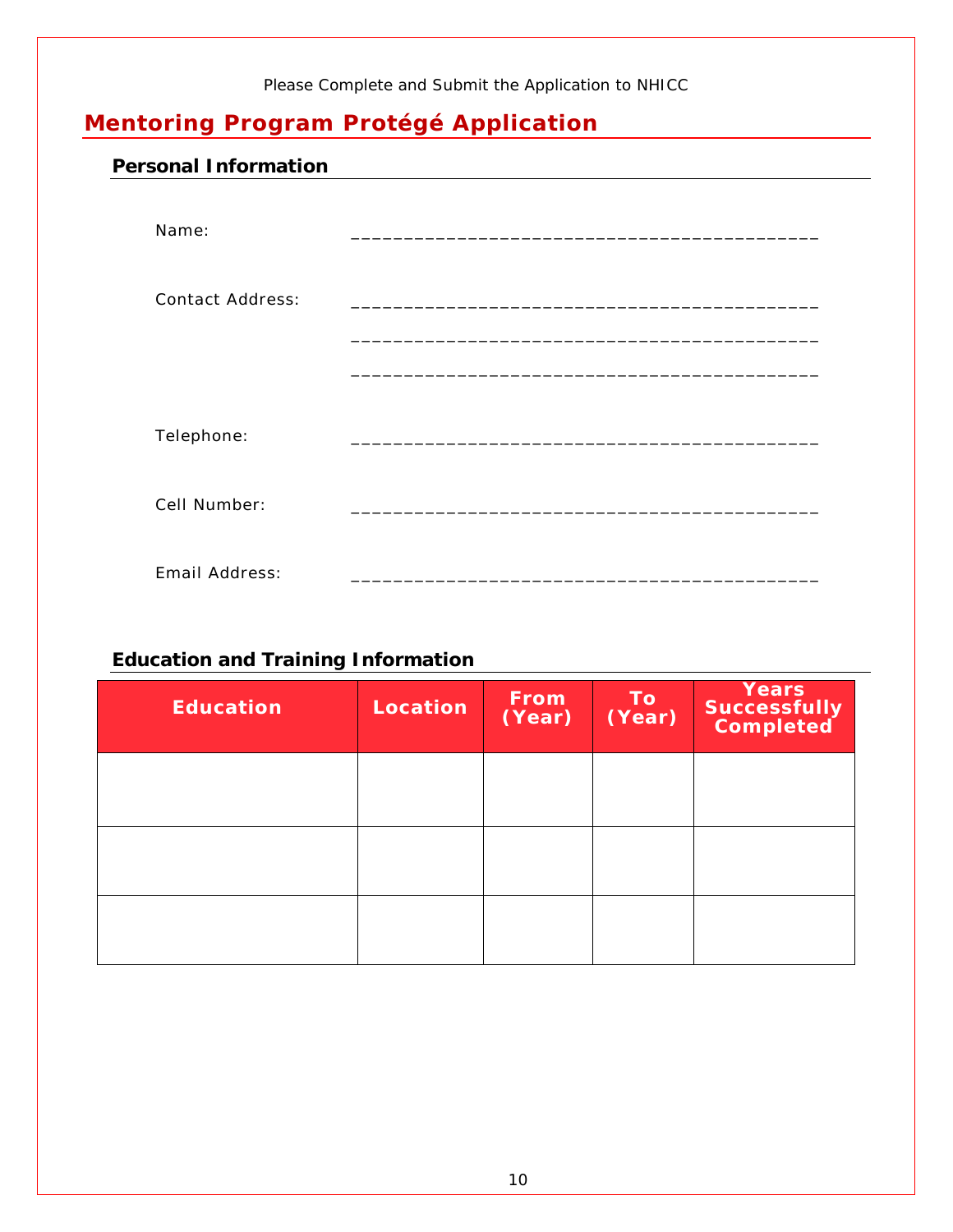| <b>Training</b> | Location | <b>From</b><br>(Year) | To<br>(Year) | <b>Years</b><br>Successfully<br>Completed |
|-----------------|----------|-----------------------|--------------|-------------------------------------------|
|                 |          |                       |              |                                           |
|                 |          |                       |              |                                           |
|                 |          |                       |              |                                           |

Have you participated in any of the following courses?

| Courses                        | <b>Yes</b> | No |
|--------------------------------|------------|----|
| Electrical                     |            |    |
| Plumbing                       |            |    |
| Heating                        |            |    |
| <b>Structures</b>              |            |    |
| <b>Building Science</b>        |            |    |
| Ethics & Report Writing        |            |    |
| <b>Inspection Fundamentals</b> |            |    |

#### <span id="page-10-0"></span>**Mentoring Experience**

Reasons why I would like to have a NHICC Mentor (check all that apply)

- Positive Role Model
- □ A source of information non my future occupation
- $\Box$  Receive honest criticism and informal feedback
- $\Box$  Build circle of friends and professional contacts
- □ Opportunities to learn new skills
- $\Box$  Opportunities to learn from someone with experience
- □ Obtain information about home inspections
- □ Solve problems and to build self confidence

#### <span id="page-10-1"></span>**Commitment**

I understand that to be involved in NHICC's Mentoring Program, I may have to commit to the following: (Note number and time limits may vary)

- Commit to a one year mentoring program
- Commit to a least one contact per month
- **Commit to meeting once a week for the first month**
- Commit to 4 on-site mentored inspections or submitting inspection reports
- Respond to an evaluation of the program

| $\sim$ $\sim$<br>$\sim$ |  |
|-------------------------|--|
|                         |  |

Date: \_\_\_\_\_\_\_\_\_\_\_\_\_\_\_\_\_\_\_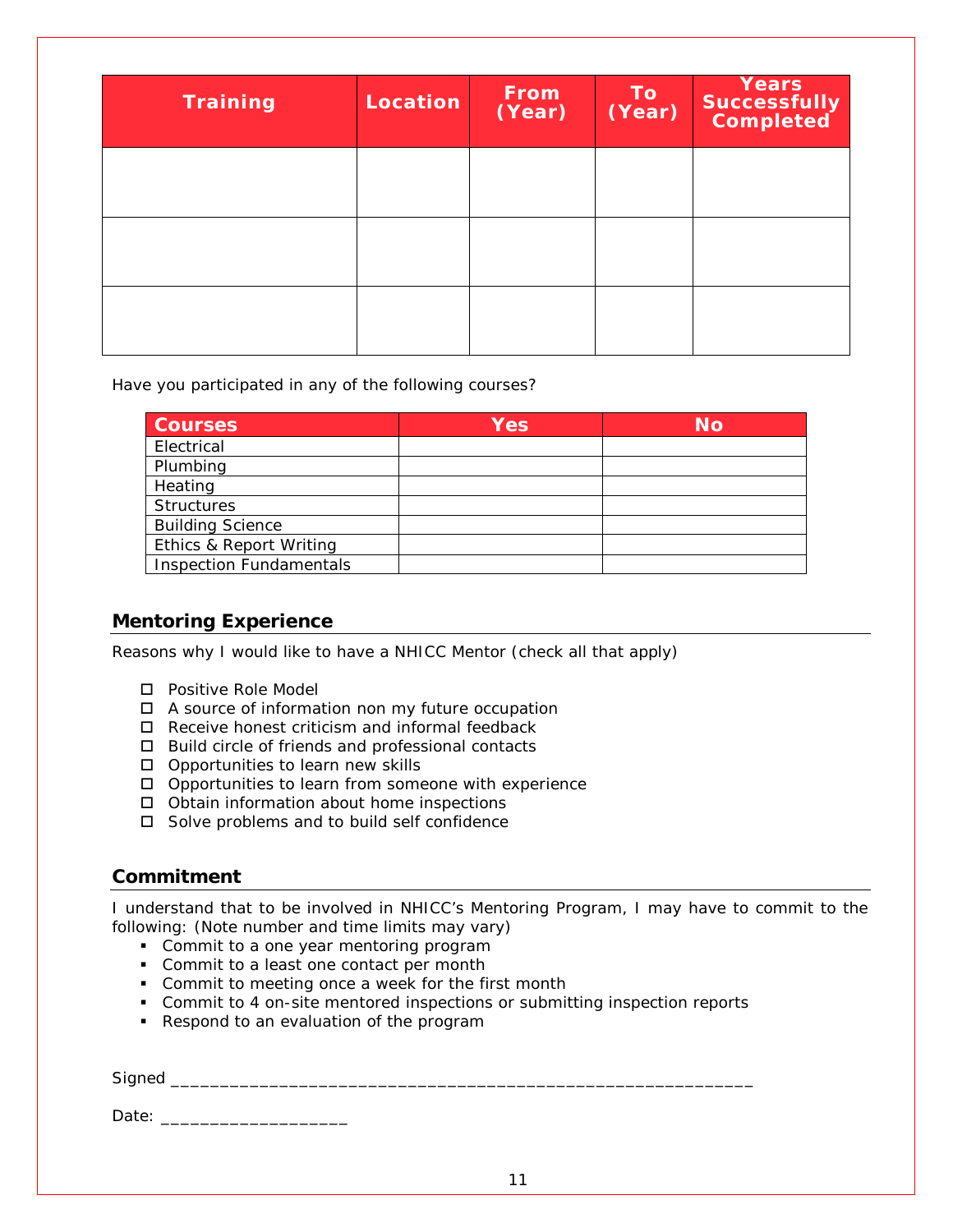Thank you for your interest in participating in NHICC's Mentoring Program. Please mail or email this form to the following:

c/o: 396 Old Tecumseh Rd Windsor, ON. N8N 3S8

OR

[nhicc1@gmail.com](mailto:nhicc1@gmail.com)

Office Use

Date Received:

Approval date:

Name of Mentor: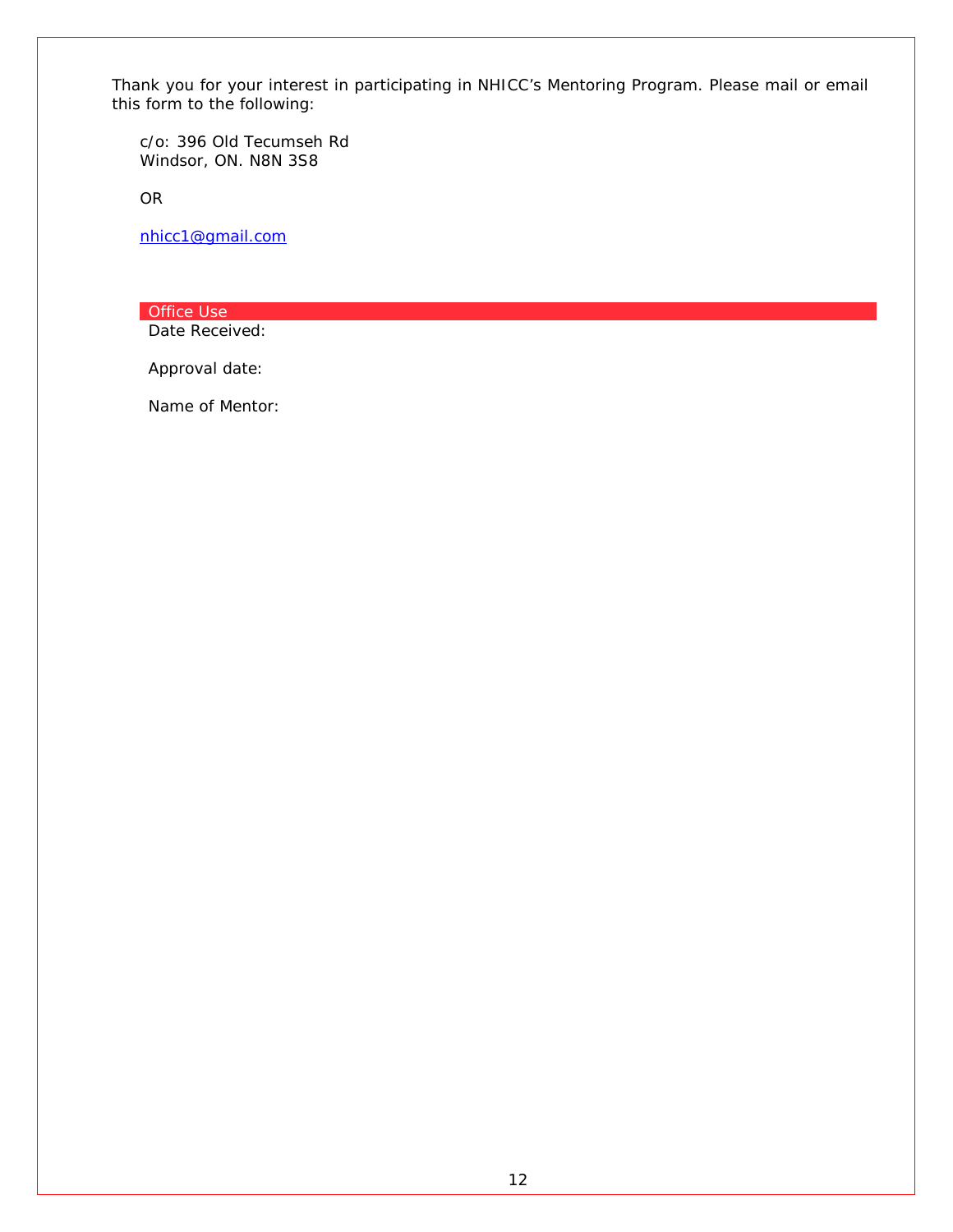## <span id="page-12-0"></span>**Mentoring Program – Mentor Application**

#### <span id="page-12-1"></span>**Personal Information**

| Name:                   |  |
|-------------------------|--|
| <b>Contact Address:</b> |  |
|                         |  |
| Telephone:              |  |
| Cell Number:            |  |
| Email Address:          |  |

### <span id="page-12-2"></span>**Experience Information**

# of years working as a NHI Home inspector \_\_\_

Have you ever trained or participated in a mentorship program? □ Yes □ No

*If Yes, please describe your experience:*

Have you ever had a mentor?  $\Box$  Yes  $\Box$  No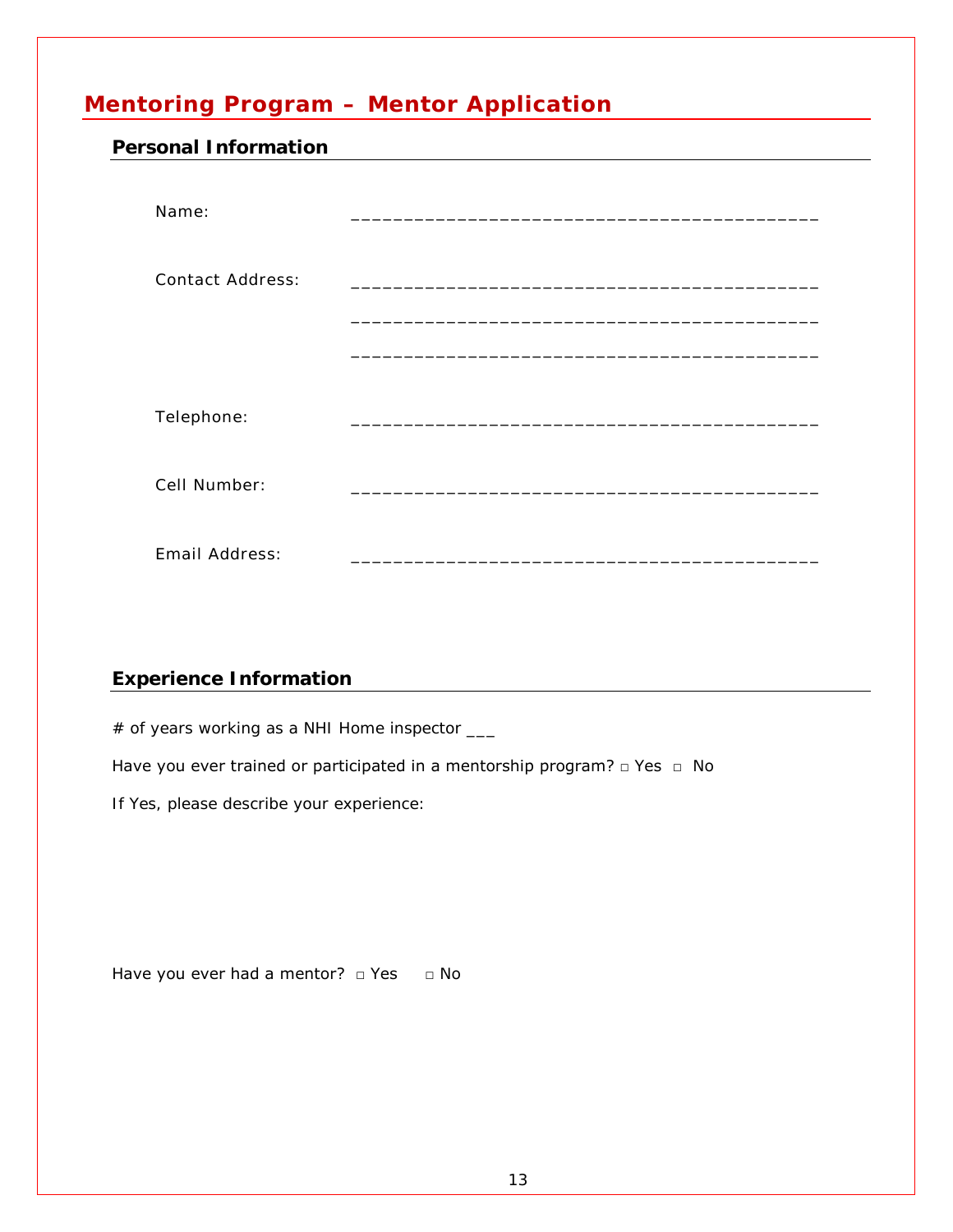#### <span id="page-13-0"></span>**Mentoring Activities**

As a prospective mentor, please check the areas of mentoring that you would be interested in participating

- All aspects of the job/occupation
- $\square$  Only new homes
- $\square$  Only existing homes
- □ Only administration
- $\Box$  Other (please specify)

Please check a preference. Are you more interested in mentoring a

- $\square$  Student with no experience
- A individual with some or related experience
- □ No preference

#### <span id="page-13-1"></span>**Commitment**

I understand that to be involved in NHICC's Mentoring Program, I may have to commit to the following:

- Commit to a one year mentoring program
- Commit to a least one contact per month
- **Commit to meeting once a week for the first month**
- Commit to 4 on-site inspections or review inspection reports
- Respond to an evaluation of the program

Signed \_\_\_\_\_\_\_\_\_\_\_\_\_\_\_\_\_\_\_\_\_\_\_\_\_\_\_\_\_\_\_\_\_\_\_\_\_\_\_\_\_\_\_\_\_\_\_\_\_\_\_\_\_\_\_\_\_\_\_

Date: \_\_\_\_\_\_\_\_\_\_\_\_\_\_\_\_\_\_\_

Thank you for your interest in participating in the NHICC Mentoring Program. Please mail or email this form to NHICC using the following:

c/o: 396 Old Tecumseh Rd Windsor, ON. N8N 3S8

OR

[nhicc1@gmail.com](mailto:nhicc1@gmail.com)

Office Use Date Received:

Approval date:

Name of Mentor: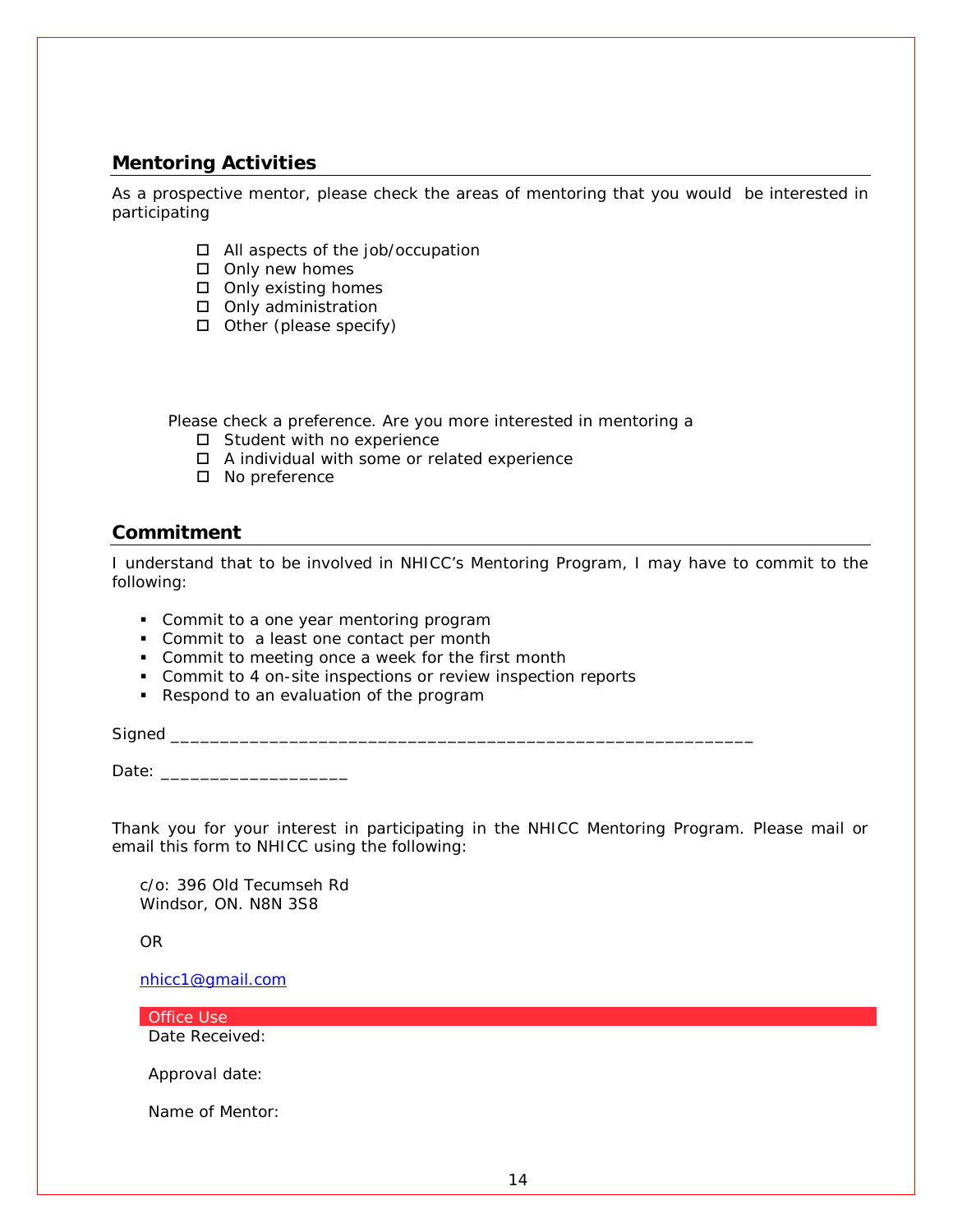## <span id="page-14-0"></span>**NHICC Protégé Activity Checklist - Local**

| Mentor:<br>Protégé:                           |                  |                                 |                                  |                            |  |
|-----------------------------------------------|------------------|---------------------------------|----------------------------------|----------------------------|--|
| <b>Activity</b>                               |                  | <b>Date</b><br><b>Completed</b> | <b>Mentor</b><br><b>Initials</b> | Protégé<br><b>Initials</b> |  |
| 1. Obtained necessary documentation           |                  |                                 |                                  |                            |  |
| a. Candidate Handbook                         |                  |                                 |                                  |                            |  |
| b. Copy of National Occupational              |                  |                                 |                                  |                            |  |
| Standards                                     |                  |                                 |                                  |                            |  |
| Standards of Practice and Code of<br>C.       |                  |                                 |                                  |                            |  |
| <b>Ethics</b>                                 |                  |                                 |                                  |                            |  |
| d. Part 9 of the National Building Code       |                  |                                 |                                  |                            |  |
| Safety equipment<br>е.                        |                  |                                 |                                  |                            |  |
| <b>Tools</b><br>$f_{\perp}$                   |                  |                                 |                                  |                            |  |
| Other documentation (specify)                 |                  |                                 |                                  |                            |  |
| 2. Encourage enrolling in training            |                  |                                 |                                  |                            |  |
| seminars (state which ones)                   |                  |                                 |                                  |                            |  |
| 3. Seek assistance from mentor as             |                  |                                 |                                  |                            |  |
| needed                                        |                  |                                 |                                  |                            |  |
| 4. Contact made in person or over the         |                  |                                 |                                  |                            |  |
| telephone with a minimum of one per           |                  |                                 |                                  |                            |  |
| month                                         |                  |                                 |                                  |                            |  |
| 1 <sup>st</sup> Month                         |                  |                                 |                                  |                            |  |
| Week one $\Box$ in person<br>⋗                | □ Telephone      |                                 |                                  |                            |  |
| Week two<br>$\Box$ in person<br>➤             | □ Telephone      |                                 |                                  |                            |  |
| Week three $\square$ in person<br>⋗           | □ Telephone      |                                 |                                  |                            |  |
| Week four $\Box$ in person<br>⋗               | □ Telephone      |                                 |                                  |                            |  |
| 2 <sup>nd</sup> Month<br>$\Box$ in person     | □ Telephone      |                                 |                                  |                            |  |
| 3rd Month<br>$\Box$ in person                 | $\Box$ Telephone |                                 |                                  |                            |  |
| 4 <sup>th</sup> Month<br>$\Box$ in person     | □ Telephone      |                                 |                                  |                            |  |
| 5 <sup>th</sup> Month<br>$\Box$ in person     | □ Telephone      |                                 |                                  |                            |  |
| 6 <sup>th</sup> Month<br>$\square$ in person  | □ Telephone      |                                 |                                  |                            |  |
| 7 <sup>th</sup> Month<br>$\Box$ in person     | □ Telephone      |                                 |                                  |                            |  |
| $8th$ Month<br>$\Box$ in person               | □ Telephone      |                                 |                                  |                            |  |
| $\overline{9^{th}}$ Month<br>$\Box$ in person | □ Telephone      |                                 |                                  |                            |  |
| 10 <sup>th</sup> Month<br>$\Box$ in person    | □ Telephone      |                                 |                                  |                            |  |
| 11 <sup>th</sup> Month<br>$\Box$ in person    | □ Telephone      |                                 |                                  |                            |  |
| $12^{\text{th}}$ Month<br>$\Box$ in person    | $\Box$ Telephone |                                 |                                  |                            |  |
| 5. Participated in on-site Inspections        |                  |                                 |                                  |                            |  |
| and provided necessary feedback               |                  |                                 |                                  |                            |  |
| Inspection 1                                  |                  |                                 |                                  |                            |  |
| Inspection 2                                  |                  |                                 |                                  |                            |  |
| Inspection 3                                  |                  |                                 |                                  |                            |  |
| Inspection 4                                  |                  |                                 |                                  |                            |  |
| 6. Set professional goals and develop         |                  |                                 |                                  |                            |  |
| action plan                                   |                  |                                 |                                  |                            |  |
| 7. Encourage professional                     |                  |                                 |                                  |                            |  |
| development activities that included          |                  |                                 |                                  |                            |  |
| the following: (please list them)             |                  |                                 |                                  |                            |  |
|                                               |                  |                                 |                                  |                            |  |
|                                               |                  |                                 |                                  |                            |  |
|                                               |                  |                                 |                                  |                            |  |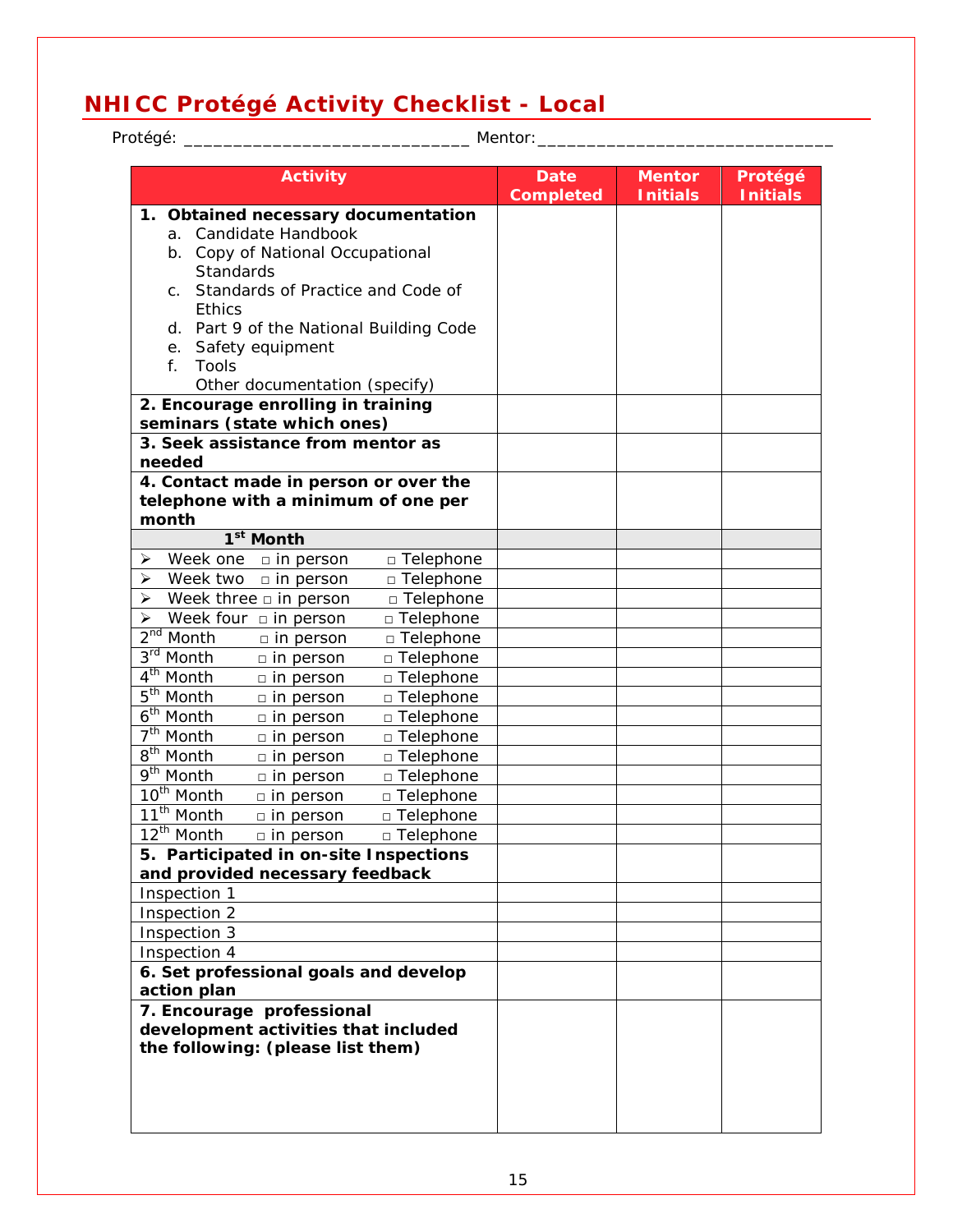| <b>Activity</b>                                                      | <b>Date</b><br><b>Completed</b> | <b>Mentor</b><br><b>Initials</b> | Protégé<br><b>Initials</b> |
|----------------------------------------------------------------------|---------------------------------|----------------------------------|----------------------------|
|                                                                      |                                 |                                  |                            |
| 8. Encourage certification and provided<br>the necessary information |                                 |                                  |                            |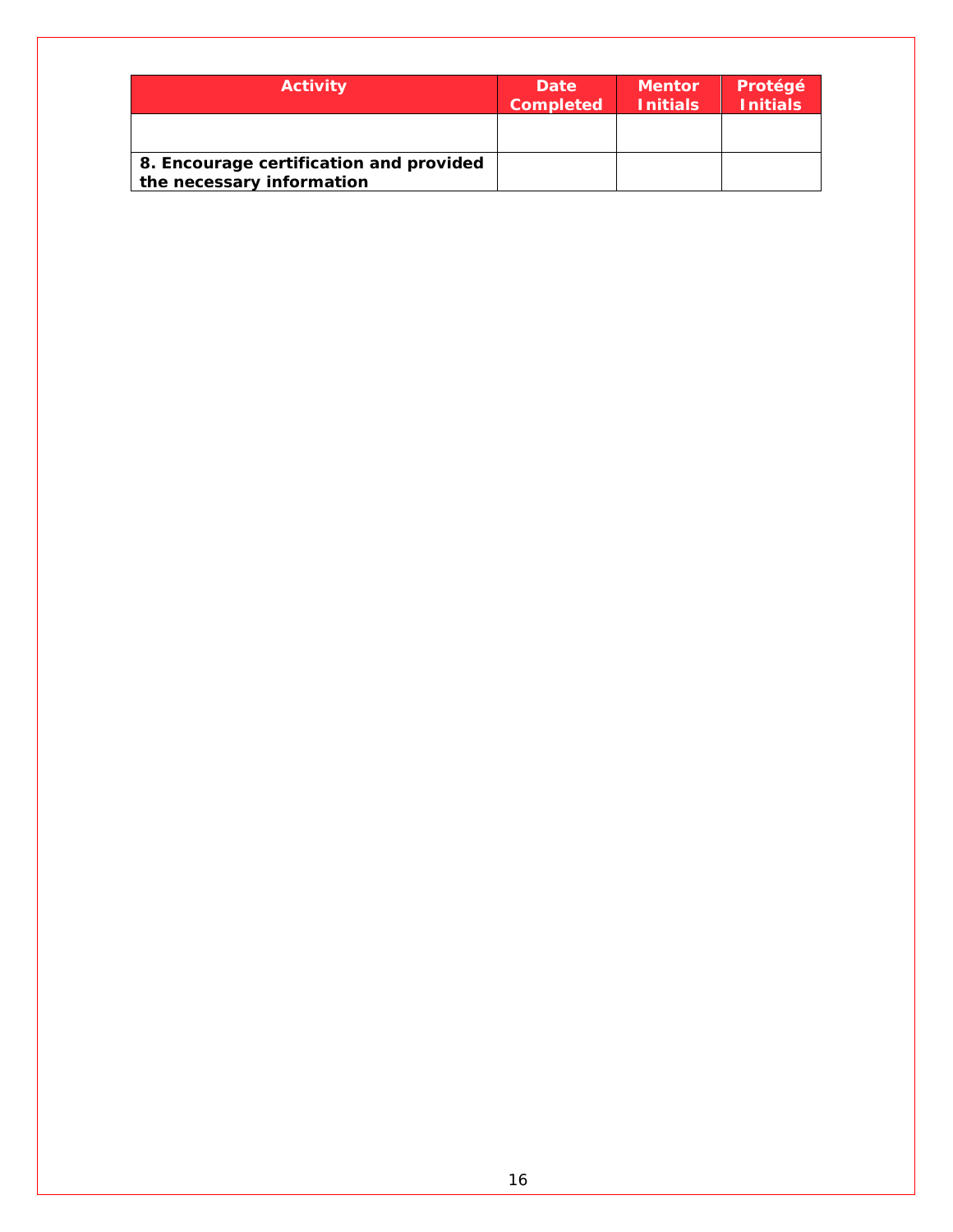## <span id="page-16-0"></span>**NHICC Protégé Activity Checklist - Distance**

| Protégé: <sub>-</sub>                                             |                  | Mentor:                         |                                  |                            |
|-------------------------------------------------------------------|------------------|---------------------------------|----------------------------------|----------------------------|
| <b>Activity</b>                                                   |                  | <b>Date</b><br><b>Completed</b> | <b>Mentor</b><br><b>Initials</b> | Protégé<br><b>Initials</b> |
| 2. Obtained necessary documentation                               |                  |                                 |                                  |                            |
| a. Candidate Handbook                                             |                  |                                 |                                  |                            |
| b. Copy of National Occupational                                  |                  |                                 |                                  |                            |
| Standards                                                         |                  |                                 |                                  |                            |
| Standards of Practice and Code of<br>C.                           |                  |                                 |                                  |                            |
| <b>Ethics</b>                                                     |                  |                                 |                                  |                            |
| d. Part 9 of the National Building Code                           |                  |                                 |                                  |                            |
| Safety equipment<br>е.                                            |                  |                                 |                                  |                            |
| <b>Tools</b><br>$f_{\perp}$                                       |                  |                                 |                                  |                            |
| Other documentation (specify)                                     |                  |                                 |                                  |                            |
| 2. Encourage enrolling in training                                |                  |                                 |                                  |                            |
| seminars (state which ones)                                       |                  |                                 |                                  |                            |
| 3. Seek assistance from mentor as                                 |                  |                                 |                                  |                            |
| needed                                                            |                  |                                 |                                  |                            |
| 4. Contact made in person or over the                             |                  |                                 |                                  |                            |
| telephone with a minimum of one per                               |                  |                                 |                                  |                            |
| month                                                             |                  |                                 |                                  |                            |
| 1 <sup>st</sup> Month                                             |                  |                                 |                                  |                            |
| Week one $\Box$ in person<br>⋗                                    | □ Telephone      |                                 |                                  |                            |
| Week two<br>$\Box$ in person<br>➤                                 | □ Telephone      |                                 |                                  |                            |
| Week three $\square$ in person<br>➤                               | □ Telephone      |                                 |                                  |                            |
| Week four $\Box$ in person<br>⋗                                   | □ Telephone      |                                 |                                  |                            |
| 2 <sup>nd</sup> Month<br>$\Box$ in person                         | □ Telephone      |                                 |                                  |                            |
| 3rd Month<br>$\Box$ in person                                     | $\Box$ Telephone |                                 |                                  |                            |
| 4 <sup>th</sup> Month<br>$\Box$ in person                         | □ Telephone      |                                 |                                  |                            |
| 5 <sup>th</sup> Month<br>$\Box$ in person                         | □ Telephone      |                                 |                                  |                            |
| 6 <sup>th</sup> Month<br>$\square$ in person                      | □ Telephone      |                                 |                                  |                            |
| 7 <sup>th</sup> Month<br>$\Box$ in person                         | □ Telephone      |                                 |                                  |                            |
| $8th$ Month<br>$\Box$ in person                                   | □ Telephone      |                                 |                                  |                            |
| $\overline{9^{th}}$ Month<br>$\Box$ in person                     | □ Telephone      |                                 |                                  |                            |
| 10 <sup>th</sup> Month<br>$\Box$ in person                        | □ Telephone      |                                 |                                  |                            |
| 11 <sup>th</sup> Month<br>$\Box$ in person                        | □ Telephone      |                                 |                                  |                            |
| $12^{\text{th}}$ Month<br>$\Box$ in person                        | $\Box$ Telephone |                                 |                                  |                            |
| 5. Participated in on-site Inspections                            |                  |                                 |                                  |                            |
| and provided necessary feedback                                   |                  |                                 |                                  |                            |
| Inspection 1                                                      |                  |                                 |                                  |                            |
| Inspection 2                                                      |                  |                                 |                                  |                            |
| Inspection 3                                                      |                  |                                 |                                  |                            |
| Inspection 4                                                      |                  |                                 |                                  |                            |
| 6. Set professional goals and develop                             |                  |                                 |                                  |                            |
| action plan                                                       |                  |                                 |                                  |                            |
| 7. Encourage professional<br>development activities that included |                  |                                 |                                  |                            |
| the following: (please list them)                                 |                  |                                 |                                  |                            |
|                                                                   |                  |                                 |                                  |                            |
|                                                                   |                  |                                 |                                  |                            |
|                                                                   |                  |                                 |                                  |                            |
|                                                                   |                  |                                 |                                  |                            |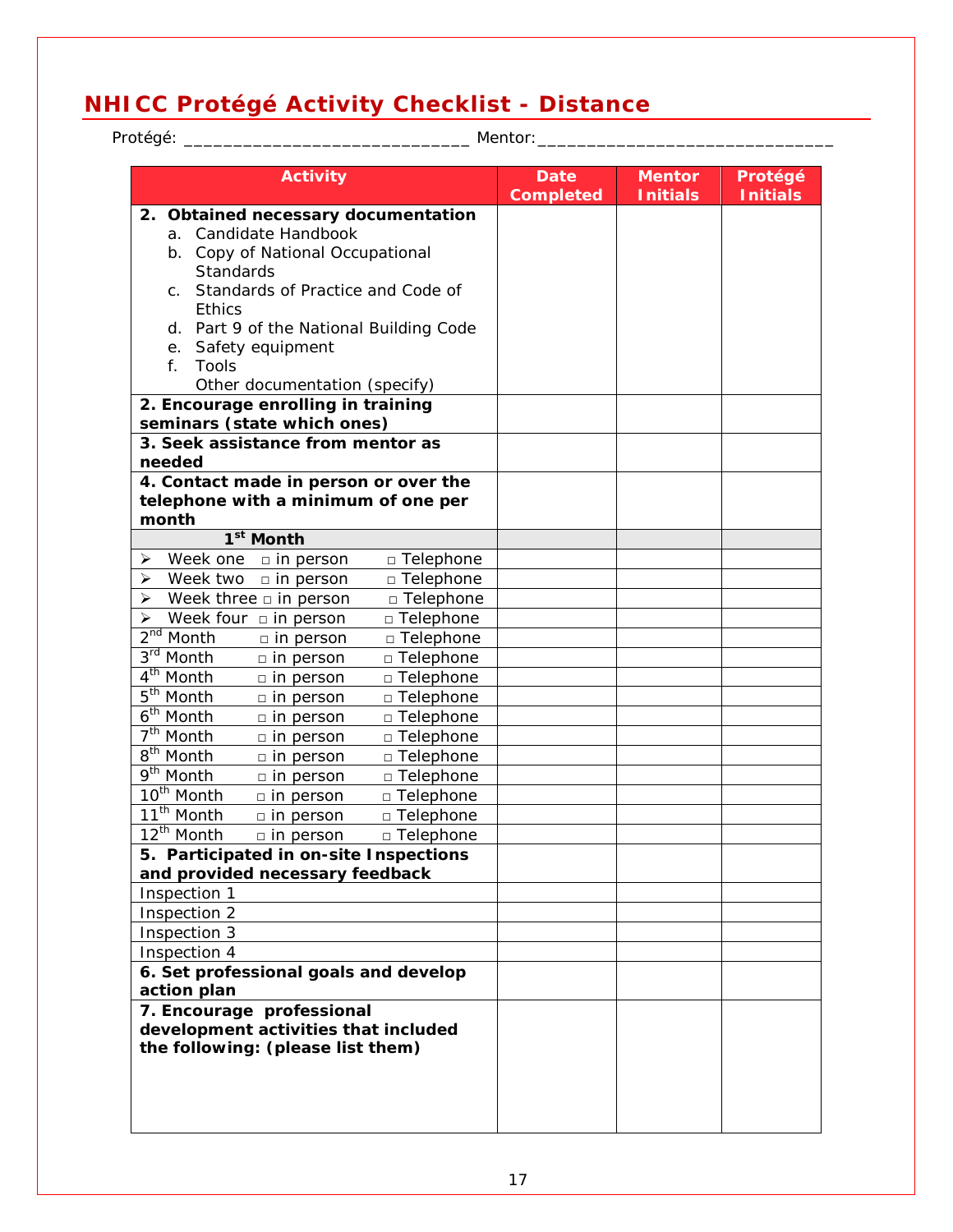| <b>Activity</b>                                                      | <b>Date</b><br><b>Completed</b> | <b>Mentor</b><br><b>Initials</b> | Protégé<br><b>Initials</b> |
|----------------------------------------------------------------------|---------------------------------|----------------------------------|----------------------------|
|                                                                      |                                 |                                  |                            |
| 8. Encourage certification and provided<br>the necessary information |                                 |                                  |                            |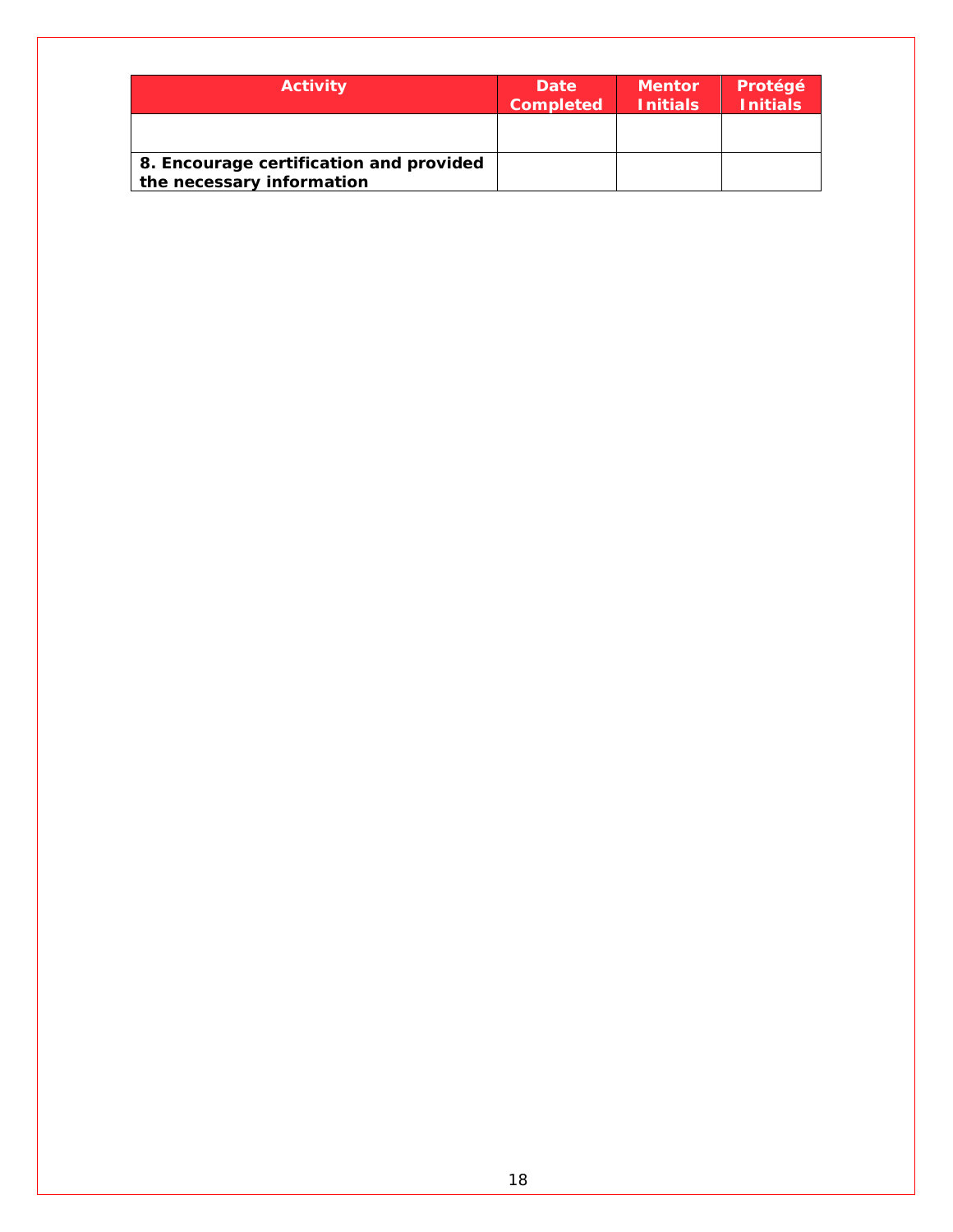## <span id="page-18-0"></span>**NHICC Mentoring Program: Mentor/Protégé Evaluation Form**

The NHICC wants to continue to improve the mentorship program. We ask that you complete and return the following evaluation form. Once completed, please email it to [nhicc1@gmail.com](mailto:nhicc1@gmail.com)

This evaluation is being completed by the: Mentor \_\_\_\_\_\_\_\_\_\_\_\_ Protégé \_\_\_\_\_\_\_\_\_

**Evaluation Form**

**Name:**

#### **Program Objectives:**

Please check the appropriate answer for each question:

1. In your experience, has the program enhanced the process for professional/career development?

Yes No

2. Has the program provided career advice or direction to the protégé?

Yes No

3. Has the program developed the mentor's coaching skills?

Yes No

4. Has the program provided you with an opportunity to broaden your knowledge and contacts?

Yes No

5. Overall would you recommend the mentorship program?

Yes No

#### **Goals and Expectations**

6. What expectations did you have of the mentorship program?

7. Have these expectations been met?

8. Do you have any concerns about the program?